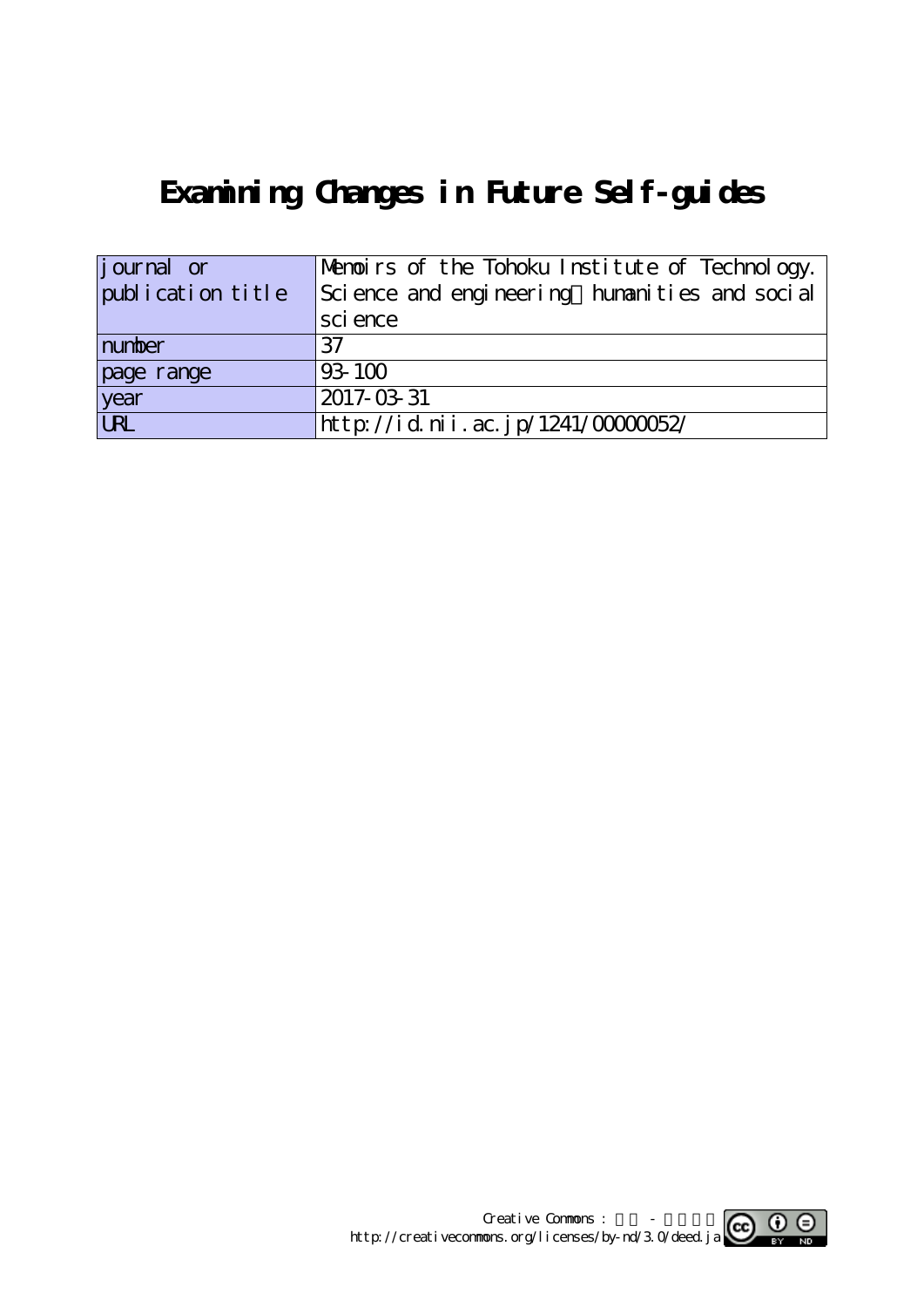# **Examining Changes in Future Self-guides**

Simon Cooke

#### **abstract**

 This study forms part of a larger investigation examining the changes in Japanese university students' motivation regarding their English studies from a qualitative research orientation. By analysing interview data from six learners, two each from three different universities in Japan over the course of their first year and into the beginning of their second year of university, the author sought to uncover salient patterns of motivational fluctuation/maintenance of the learners relating to the concept of future self-guides, a key aspect of Dörnyei's Motivational Self System (2005). The findings of the preliminary study suggest that 1) in order to facilitate motivation for English during this period of time, learners need to possess and continue to fuel the development of their ideal English selves in tandem with the corollary ought-to self; and 2) the establishment of clearly defined goals greatly aids in the maintenance of English motivation. The results offer insight into learner behaviours most beneficial to building and maintaining second language (L2) motivation.

#### 1. Introduction

Over the last 50 years, as the complexity of the second language (L2) learning process has begun to become better understood, research into L2 motivation has gradually evolved and adapted to account for the integration of motivational psychology into its philosophy (Ushioda & Dörnyei (2012); Boo, Dörnyei & Ryan (2015)). In short, greater recognition and emphasis has been given to the complexity of the L2 learning process as it merges and weaves organically through the complexities of the social and contextual influences surrounding the learner and their motivations for learning a language. One of the key developments in L2 motivation studies was the "L2 Motivational Self System" (Dörnyei, 2005). In revisiting the traditional definition of integrativeness, recognised as key to L2 motivation (Gardner, 2001), and drawing on Markus and Nurius' (1986) psychological theory of 'Possible selves', Dörnyei's system examined how "self images develop and evolve in interaction with the complex constellations of internal and contextual processes shaping engagement in learning" (Ushioda & Dörnyei, 2012, p. 401). A fundamental part of that system (and still valid in the more recent studies into motivation, as seen in articles by Nitta & Baba (2014) and Dörnyei, Ibrahim, & Muir (2016)), seeks to look beyond an actual or metaphorical

connection to the L2 community and instead to focus on a different concept of identification taking place within the L2 learner's psyche: the influence of future selves. According to this theory, an individual's motivation toward a goal lies in their imagining their future through the filters of what they might become, what they would like to become, and what they are afraid of becoming. This promotional/preventive distinction, first suggested by Markus and Nurius (1986), was later conveyed by Higgins in the form of the ideal self and the ought-to self (Higgins 1987, 1996). As with other components of Dörnyei's system, the future self-images, as constructed by the individual, rather than being static constructs, are instead under constant revision by the learner, adjusted as time goes on and existing in greater focus and intensity in some learners than others.

Several empirical studies from a variety of learning contexts have verified the intrinsic role that the ideal L2 self plays in learner motivation and behaviours (Ryan, 2009; Taguchi, Magid, & Papi, 2009; Kim, 2009). Ryan, in his study of Japanese learners of English, focused on a reinterpretation of L2 motivation through examination of the importance of the self perspective. Ryan concludes that for the respondents in his study, the ideal self, rather than integration, has a more direct relationship with motivated behaviour and learning effort and that the latter is subsumed under the former. Similarly,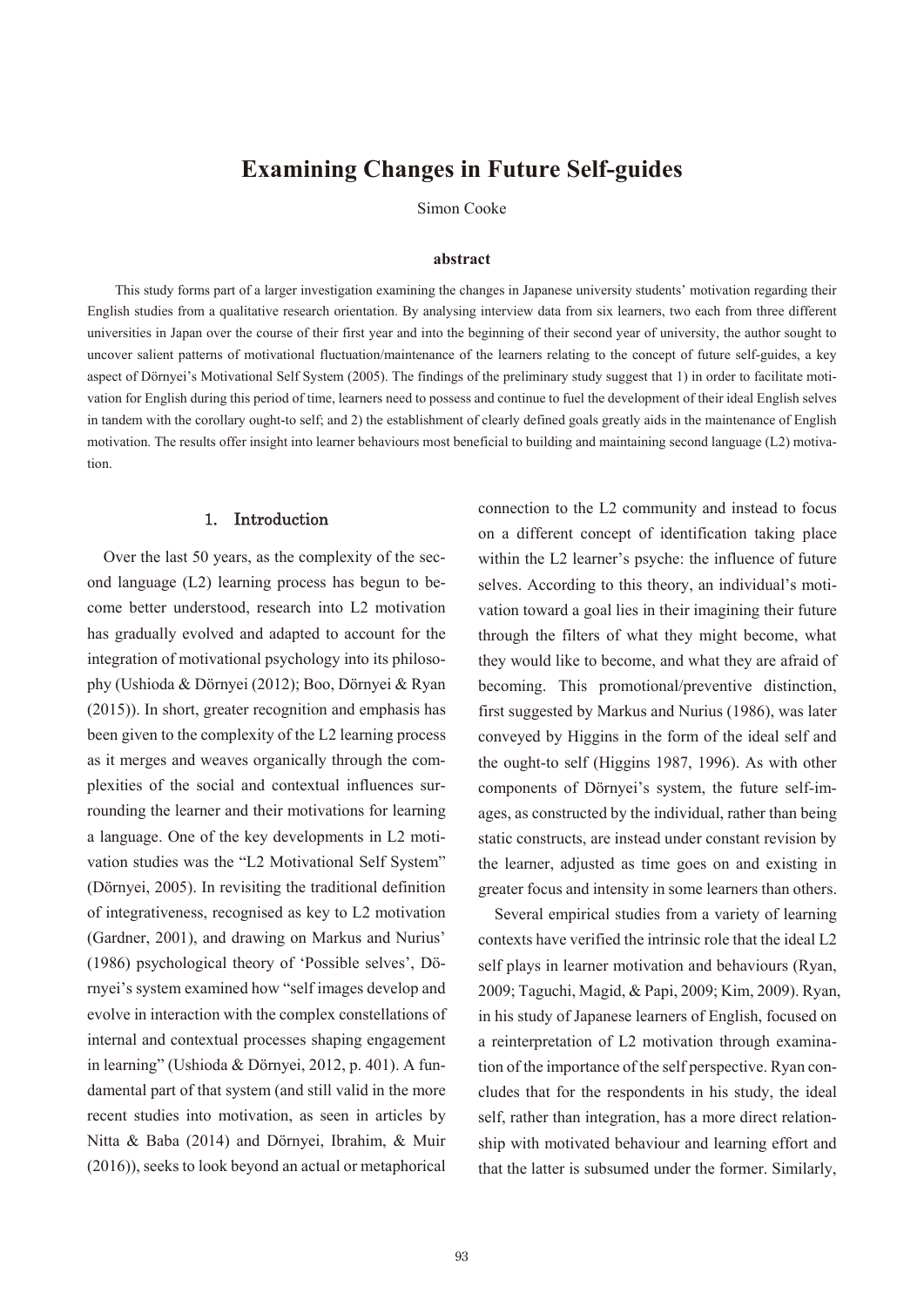Taguchi, Magid, and Papi (2009) and Kim (2009) support the fundamental findings of Dörnyei et al.'s original Hungarian study and the validity of Dörnyei's Motivational self-system, reinforcing the notion that the L2 self is a better explainer of L2 motivation than integrativeness.

Following a ten-month longitudinal study of Korean English learners living in Toronto, Kim (2009) proposed that the setting of goals was paramount to guiding and promoting motivational trajectories and that demotivation was a result of both a distancing from those goals and the extent to which participation with the L2 community was taking place. His findings indicated that the specificity and the persistence of the learners in his study towards their goals, in addition to participation with the L2 community, were key in maintaining a positive motivational trajectory.

With these conclusions from previous studies into the changes in motivation among learners of English in mind, an investigation by the author was carried out into Japanese university English learners' emerging reflections on their L2 futures in combination with their current attitudes to their L2 studies. The distinction between the learners in Kim's study and those in this study is pertinent as a number of researchers examining L2 motivation in Japan have cited both the lack of chances for L2 integration in society (Ryan, 2009) and the "…tendency for the learners not to exert extra effort beyond what is required to pass the course, unless a force, such as a strong incentive or a vision of the future, encourages them to do otherwise" (Yashima & Arano, 2014 pp. 289-290) - (see also Nakata, 2006). The distinction suggests that the learners in this study, not afforded ready participation in an L2 community, would therefore need to address this absence. It is expected that the findings can help to shed light on these students' behavioral/mental pathways in this regard, offering insights into optimal learning avenues which might be followed or behaviors which might be nurtured, thereby enabling learners to construct/maintain or attain their ideal L2 selves.

Given these considerations, the following research

question was created:

Can patterns be established during the 3 research phases which show development/maintenance or failure in learners' English motivational trajectories?

## 2. Method

After piloting, a set of interview questions were developed to examine learners' English motivation patterns over their four years at university. The questions were based on sections from Ryan's 'Motivational Factors Questionnaire' (2009) which set out to test Dörnyei's concept of the ideal L2 self in the Japanese context. A number of these questions were reformulated and used to examine student motivation relating to future self guides. Specifically, they sought to uncover the existence or lack of the prerequisite conditions as identified by Dörnyei and Ushioda (2011) in their list for the optimum impact of future self-guides on L2 motivation. According to their outline, learners' connections with vivid visions of their future ideal selves through a recognition of the connections between what they are currently doing and their future objectives is recognized as a key condition for motivational capacity. In addition, a recognition of a feared possible self and the constraints of the individual's milieu, form the prescriptive components necessary for the most favourable conditions to kindle and preserve motivation. The following section details the questions asked to the students in this study and the rationale for their inclusion.

#### 2.1 Interview questions

The first interview question, 'Why are you studying English now?' sought to uncover the learners' desired self-image and the existence, strength and acknowledgement of gaps existing between their current and ideal selves. According to Dörnyei and Ushioda, the future self-image should exist as a developed component in the learners' mind. Over time, the image may well change and/or be drawn into or out of focus but the existence of a goal to be reached is important. Effort made to attain the desired level will be generated through recognition of the gap that exists between the current self and the future self-image, thus creating a design for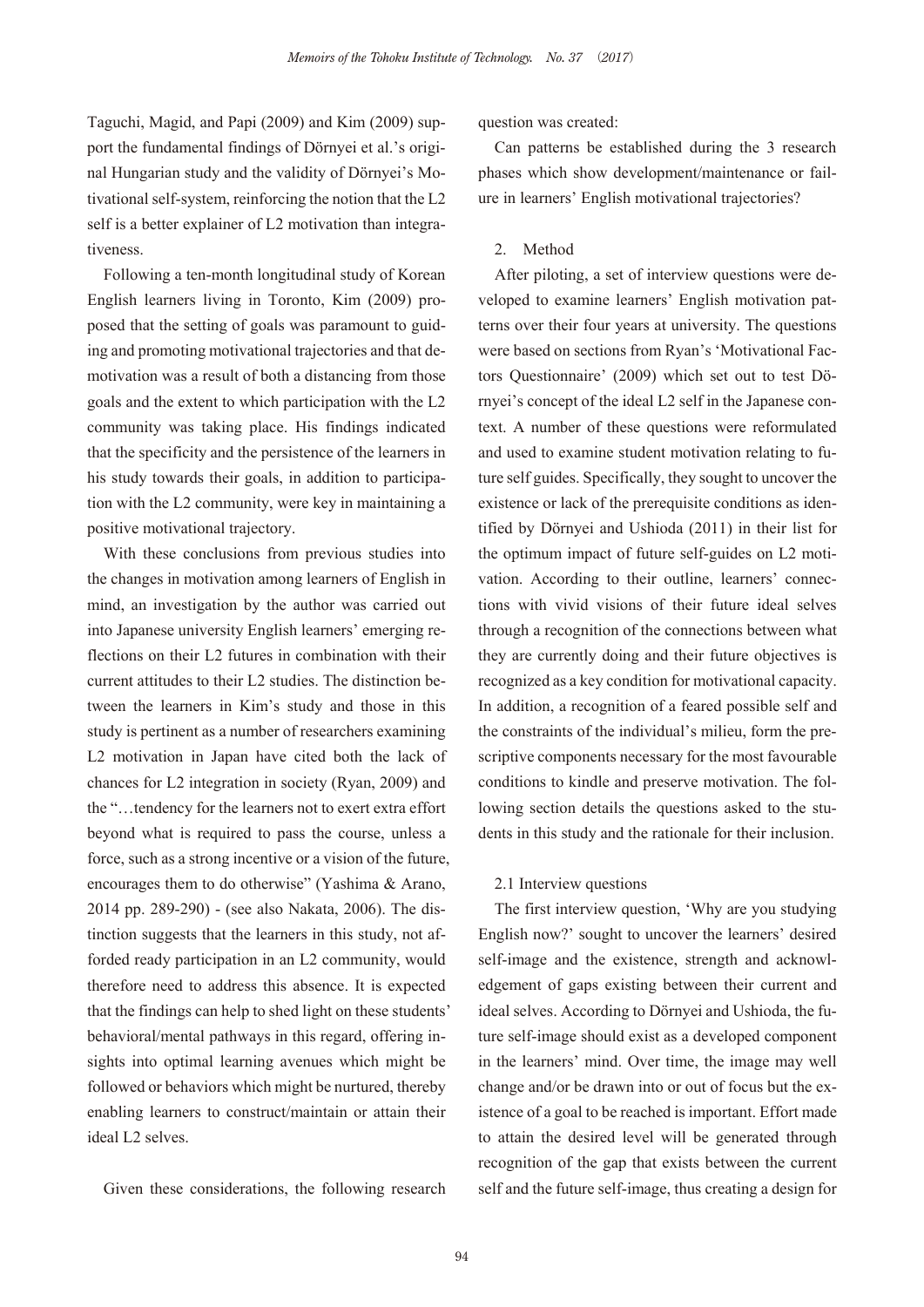attempts to bridge the gap. The question therefore sought to uncover responses in which learners might express the desire to reach a specified goal and in addition to underlining their current weaknesses, articulating measures they were taking to address the gap between their current and future selves.

The second interview question, 'Is your study at university sufficient for you to achieve your goals?' sought to uncover to what extent the learners could sense a present tangible connection to their goals, in other words, that their study at university played an authentic role in their desire to achieve their L2 goals. At the same time, the question sought to uncover a desire for the learners to recognize efforts required to achieve visions of their L2 future selves. According to Dörnyei and Ushioda, while the future self-image should be one which is both elaborate and vivid, it should also be realistic. The question therefore sought to uncover responses in which learners sought to define their future self states as plausible and within reach, in concurrence with appropriately expended effort, such as attempts to participate within the L2 community in their milieu.

The third interview question, 'To what extent do your friends have any influence on your English study?' sought to examine the influence of the learner's peer group on the learner's motivation. For motivation to be maintained, the expectations and behaviors of the individual's surrounding group and environment should concord with those of the learner. Discordance can create an imbalance between the individual's ideal and ought-to self. A desire to emulate one's motivated peers, for example, would stimulate the ideal self to continue to progress towards one's goals of mastering the L2 while also fostering the desire not to get left behind the group. In addition to placing importance on their own efforts in achieving the goals that they set, learners are expected to frame their aspirations in relation to the expectations and support of people within their environment. For learners in this study, the support of peers is one such support group. The question therefore sought to uncover responses in which learners reconciled their

ambitions within the confines of their milieu.

The final 2 interview questions, 'Picture your future self. Are you speaking English? ' and 'Can you imagine a future you who isn't speaking English? What do you think about that?' sought to examine to what extent the ideal L2 self and the feared possible L2 self existed in the minds of the learners. Rather than the image of the future self being a one-shot destination to reach, attained through, for example, the passing of a single test, the learner is expected to have defined a number of steps they can take towards their goal. This procedural journey should generate opportunities for the learners to focus or re-focus their energies towards the goal. Allowing other influences to subjugate the original goal trajectory will weaken the image and behaviour patterns once aligned to achieving the learner's original aim. In addition, in order to sustain interest in the goal and to promote success in reaching their desired objective, the learner should have a concept of what deviation from the goal could mean. These questions therefore sought to uncover responses in which learners were able to demonstrate the understanding of a more cogent study protocol towards their goals and recognise the existence of the failure scenario: the feared future self and the negative consequence of failing to carry through their plan.

The learners were interviewed at the start and end of their freshman year and then again at the start of their sophomore year (totalling three interviews). The majority of interviews were face-to-face but on occasion, the interviews were carried out over Skype. The interviews were carried out in Japanese and translated into English by the author for the purpose of this article. The interviews were carried out in Japanese to allow learners of different English abilities to express themselves as fluently/fluidly as possible. The veracity of the translation was checked independently by proficient Japanese/English speakers at the author's institution. The semi-structured nature of the interviews allowed learners the opportunity to add any extra information that they wished to. The interviews were recorded on digital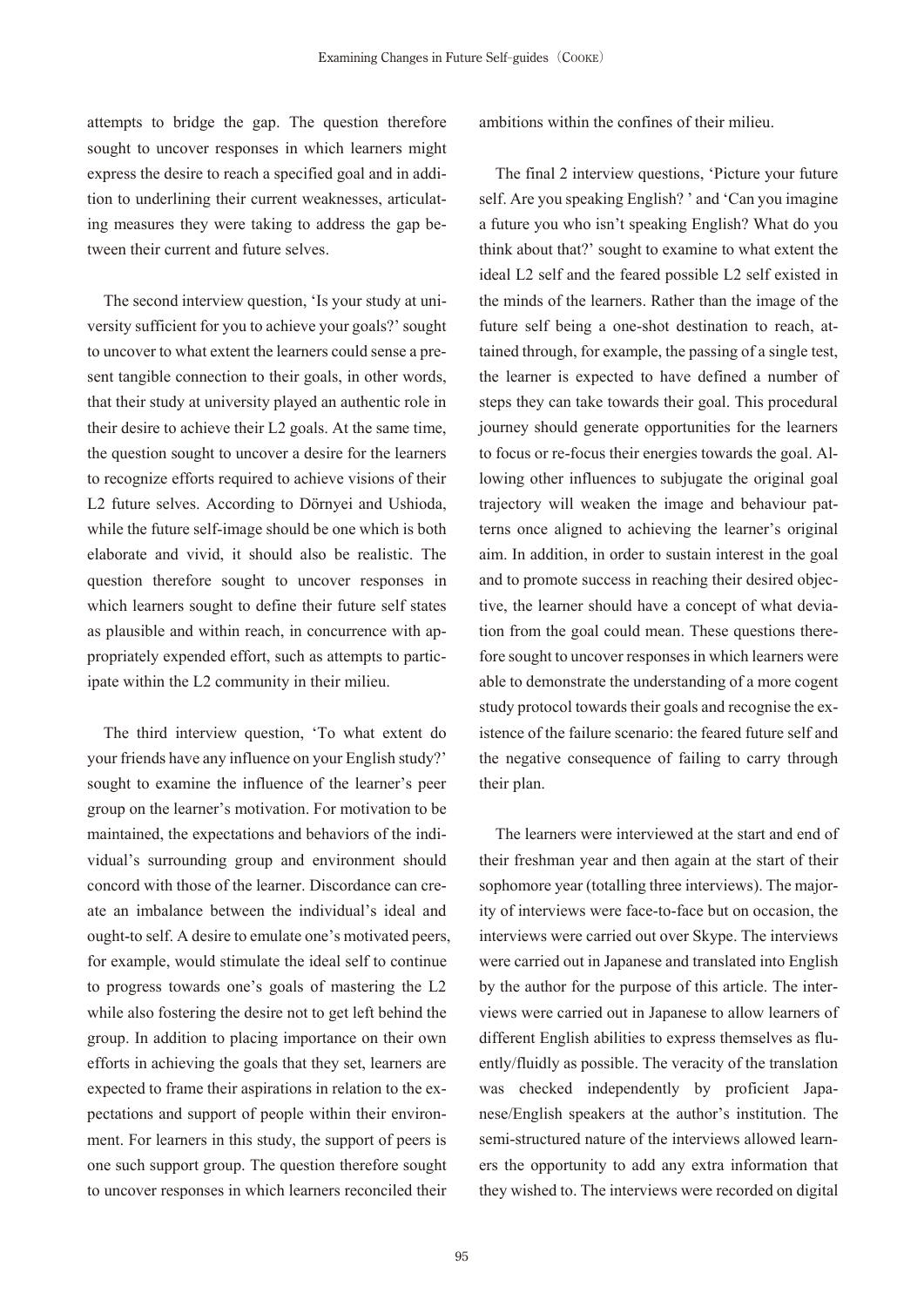audio recorders. At the end of the interview process, the audio recording was transcribed and the transcription sent to the interviewees for verification. The transcription was carried out by paid student help from the author's university. The transcription was verified by the author for accuracy. Upon verification, the transcription data was analysed using qualitative data analysis software, NVivo for coding.

#### 2.2. Universities and participants.

The participants were two learners each from three universities in northeast Japan. The universities were chosen in an attempt to gauge a pattern among learners representing three tiers of educational attainment (achieved by examining standard deviation scores required to pass each university's entrance examinations). In this paper, these universities will be referred to as Tier 1, 2 and 3, with Tier 1 being the highest level. The learners from each university were selected for their desire/willingness to participate in the longitudinal study. The interviews were carried out in Japanese to allow learners of different English abilities to express themselves as fluently/fluidly as possible. For privacy purposes, the names of the participants have been changed for this article.

#### 3. Findings

The following section will detail and provide analysis of the students' responses to each of the interview questions.

Question one: Why are you studying English now?

A clear division in the responses to this question was observed. Three of the four learners from the upper two Tiers responded with reference to a future job using English throughout the three interviews. In one-shot interviews, we might be wary of giving too much value to stated desires regarding future selves, as the ideals expressed could well be expressions of the ought-to self, rather than the ideal self. As Kim (2009) states, "L2 learners' self images are versatile and changeable depending on the learners' degree of internalizing their future images" (p.57). However, seeing the same wishes expressed over the period of the three interviews

gives evidence to the dedication to the goal for these three learners, expressed in these excerpts from learners from Tier 1 and 2, repeated during the research period:

Lisa (Tier 1): I want to be able to speak English and to enjoy international relations with foreigners. I also want to be a school teacher specializing in teaching English to children (interview 1).

Ai (Tier 2): I want to study English for the job I want to do in the future: working in the airline industry (interview 1).

Evidence of a wavering in the dedication to the goal comes from the other student, Rina, from the Tier 1 university. In the student's first interview, this student also spoke of a desire to be a teacher, but by the third interview, this had changed to simply "I would like to communicate with foreigners". Similarly vague responses came from the two Tier 3 learners:

Eiki (Tier 3): I like the teacher. I'm not sure about my future job, but I'd like to use it (interview 1).

Eiki (Tier 3): I just need it to graduate. I don't think I'll be writing or speaking in English, just passively taking it in (interview 3).

Takashi (Tier 3): For my future. I want to go abroad (interview 1).

Takashi (Tier 3): I want to be a cameraman in the future. I think I might need to talk to English people if I do that (interview 3).

The notion of goal specificity, firmly established and then maintained over a period of time is key to the maintenance of L2 motivation, as highlighted by Kim in his examination of Korean learners of English (2009). A wavering from the dedication to the goal can have effects on the learner's L2 learning effort and their proficiency. In addition, the lack of defined, procedural strategies towards attaining the L2 goal might highlight lack of focus toward the future-self-vision.

All four learners from Tiers 1 and 2 throughout the interview period were able to identify weaknesses in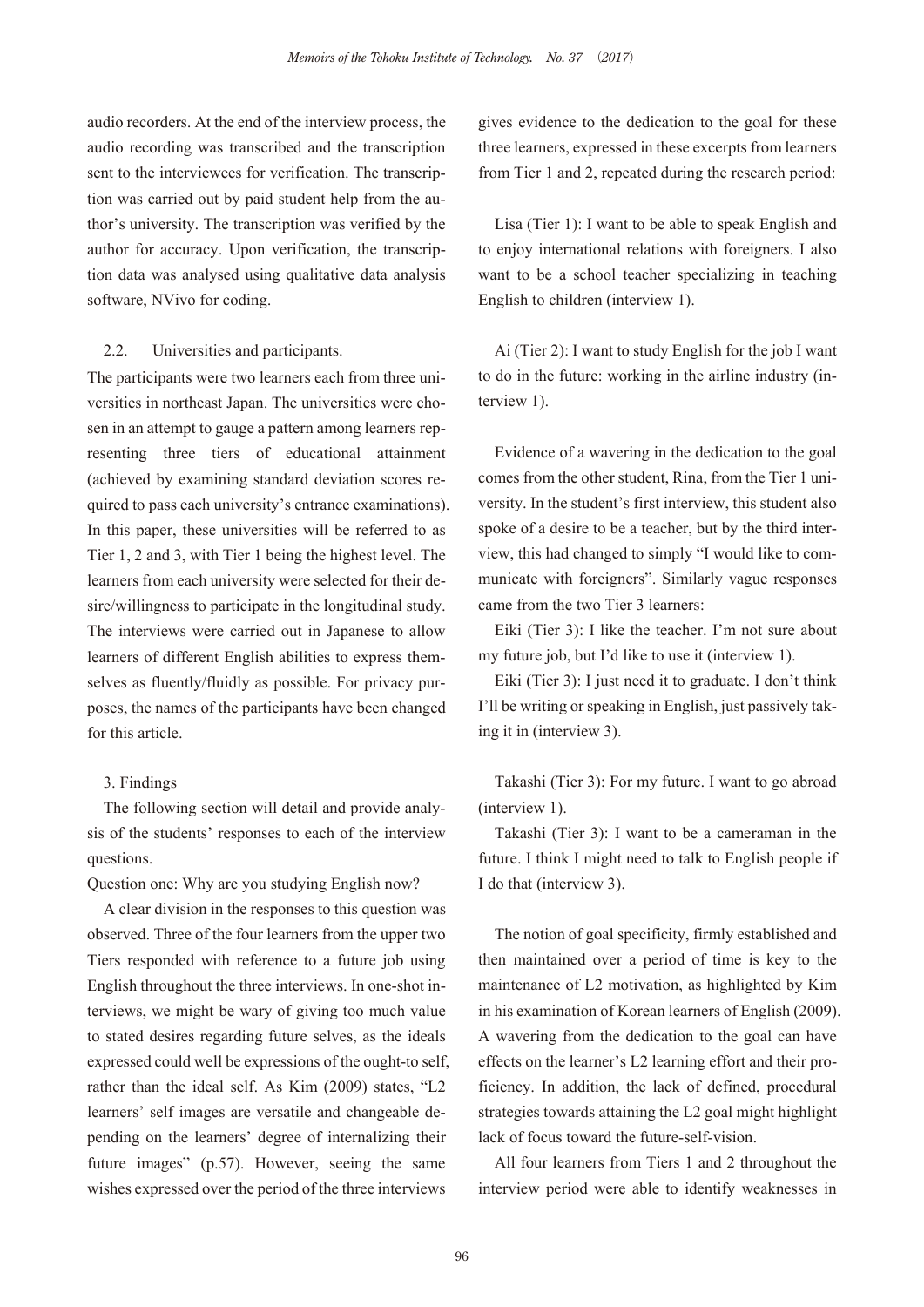their current abilities, expressing a desire to improve upon them and citing ways in which they can accomplish their goals in this regard:

Ai (Tier 1): My word power is low so I want to improve that. I want to communicate more with native speakers. I'll go to the speaking lab (interview 1).

Maki (Tier 2): I want to increase my listening. I can do that by speaking to more foreigners at my university (interview 3).

Neither of the 2 learners from Tier 3 was able to pinpoint specific weaknesses and throughout the 3 interviews was only able to give a general comment regarding areas of improvement:

Eiki (Tier 3): I want to learn new words (interviews 1 and 3).

Takashi (Tier 3): I want to be able to answer someone when asked a question in English (interview 2).

The detection of a 'gap' between the current and ideal self and the notion of what exists on the others side of that gap that as being a plausible and proximal goal combined with the acknowledgement of strategies which can act as waypoints towards the desired goal can help to serve as evidence that progress is indeed being made and allow the learner to make adjustments regarding efforts made to attain those goals. Without the acknowledgement of an existing gap, no effort or motivation will be engaged to attempt to reduce it, resulting in a plateau or decline in motivation, as hinted at by the two Tier 3 learners here.

Question two: Is your study at university sufficient for you to achieve your goals?

All of the Tier 1 and 2 learners throughout the period stated that although the university played a role in helping them to achieve their goal, their own input outside of university was important:

Lisa (Tier 1): I think the university is ok, but I think learners need to make an effort too (interview 1).

Lisa (Tier 1): Yes, but I also need to make an effort.

It's up to me (interview 3).

Maki (Tier 2): No, it's not enough. I think it's up to my own direction that will give me more capabilities (interview 2).

The two Tier 2 students and one of the Tier 1 students spoke of making efforts outside of class to speak to members of the L2 community:

Ai & Maki (Tier 2): I spoke to some foreign students at my university (repeated throughout interviews 1-3).

Lisa (Tier 1) I made a foreign friend at a social event that I went to (interview 3).

The remaining Tier 1 learner, Rina throughout the interview period did not make any efforts to speak English outside of the L2 classroom.

Of the two Tier 3 learners, while Eiki echoed the sentiments of the Tier 1 and 2 learners, regarding the need to study outside of university, Takashi's responses indicate that for him, the university was all that he needed to achieve his L2 aims. For this student, there is no need for expended effort, as he views his goal (previously specified by Takashi in vague terms) as ultimately attainable by making simply the efforts required of him in his class time. Eiki did not make any effort to speak English outside of university, while Takashi spoke of occasionally taking orders in English from foreign customers at his restaurant part-time job.

Question three: To what extent do your friends have any influence on your English study?

The responses from all Tier 1 and 2 learners suggest a desire to emulate their peers in addition to voiced fears of becoming left behind in the development of their L2 skills:

Rina (Tier 1): Yes, when I see my friends speaking English in class, I think I have to make an effort too (interview 1).

Rina (Tier 1): Yes, we want to study and improve together (interview 3).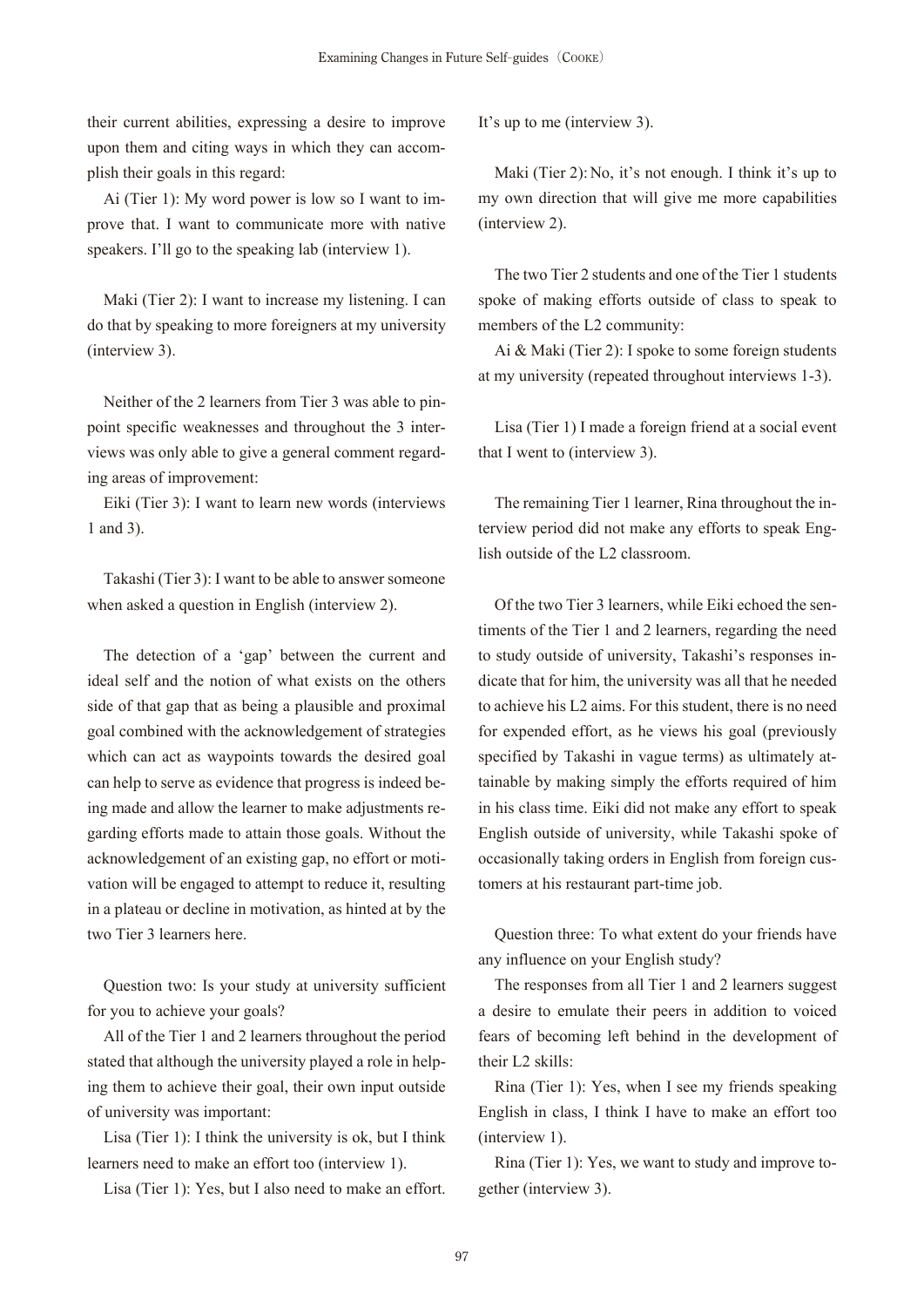Ai (Tier 2): My friend lived in the US for years and is fluent. I need to study hard to get like that (interview 1).

Ai (Tier 2): Yes, if my friends are doing well, I know I have to do well. It's good pressure (interview 3).

The initially positive responses of the two Tier 3 learners, have begun to more uncertain by the end of the first year (the second interview period). Eiki began the first year full of confidence about his performance in the class and as can be observed from his comment, he felt himself to be of a higher level than the other learners:

Eiki (Tier 3): Yes, people around me ask me the meanings of words. I like that (interview 1).

In the third interview in his second year, his response again concerns his own performance:

Eiki (Tier 3): No. I think more about what I did in my first year and how I don't do it now. That influences me.

As has been shown in the patterns of the responses of the learners thus far, the dynamic of stability is crucial for the continued development and forward trajectory of the future self-image. In the comment of the third interview above, Eiki is clearly looking backwards and inwards instead of considering, as do the learners in Tiers one and two above, elements of the social environment that might aid in motivating him to pursue his future self.

Questions four and five: Picture your future self. Are you speaking English? Can you imagine a future you who isn't speaking English? What do you think about that?

In motivation literature, the existence of the feared L2 self, the consequences of going down a certain path with negative L2 consequences, is vital for motivational effectiveness. In these terms, a higher motivational tendency towards the L2 would be displayed by the first question being answered affirmatively. The second question, if answered negatively, should be then qualified by an objection to the notion of not using English in the future. If the second question is answered positively then the motivational outcome for this learner becomes much more unpredictable.

For one of the Tier 1 and all of the 2 learners, a positive and detailed response to the first question and negative and qualified responses to the second are indeed forthcoming:

Maki (Tier 2): Yes. I'll be speaking to the foreign assistant language teacher at the school where I'll be teaching. No, I can't imagine it at all (regarding not speaking English in the future - this sentiment was repeated over the 3 interviews).

Maki refused to comment further on how she would feel about not speaking English.

Lisa (Tier 2): Yes. I'll be speaking with people from different countries. In Japan and when I go abroad and at work. No, I can't imagine it at all. It sounds like a boring life (repeated through interviews 1-3).

Ai (Tier 2): Yes, especially with customers at my job. No. I can't imagine it. I feel sad just thinking about it. No way (interview 1).

Ai (Tier 2): Yes, with customers at my job. No. I can't imagine it. I'd feel like 'what on Earth are you doing?' (interview 3).

However, for Rina of the Tier 1 learners and the two Tier 3 learners, the image of their English speaking future selves are either rather hazy:

Rina (Tier 1): When I speak to learners, I'll try not to use Japanese (interview 1).

Rina (Tier 1): Maybe not outside of work (interview 3).

or altogether more resolute:

Takashi (Tier 3) "No, I won't be using it" (repeated through interviews 1-3)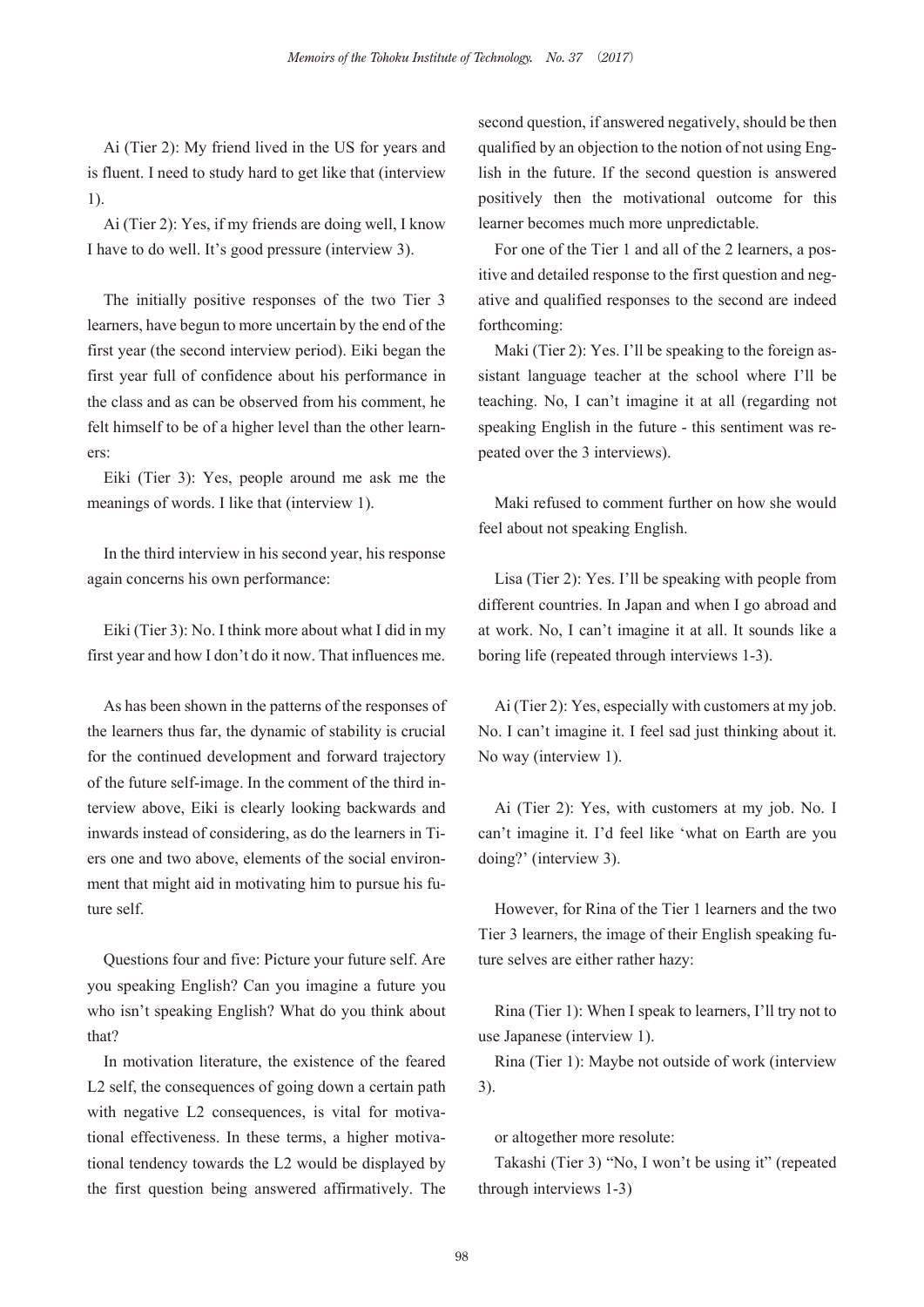What these learners also share is a vision of their future selves not using English and a lamenting of this:

Rina (Tier 1): Yes, I can imagine it. I'd think it was a waste. I think I should have made more effort in class (repeated through interviews 1-3)

Takashi (Tier 3): Yes, I can completely imagine it. It's pitiful and shameful" (interviews 1 and 3).

As has been previously stated, regular activation of both the future L2 self with the feared possible L2 self in the learners' self concept is key in maintaining positive motivational trajectory towards the learner goal. Comments by one of the L1 and both L2 learners clearly demonstrate their commitment to their goals throughout the interview period. Failure to create an image of the consequences of attaining or failing to achieve the goal suggest that the significance attached to the goal or to the failure state is fragile, as seen in the comments of Rina and the two Tier 3 learners, and likely to further weaken as time passes.

### 4. Discussion

A key component to Dörnyei's L2 Motivational Self System, is the symbiotic existence of the ideal L2 self and the ought-to L2 self. The interviews in this study confirm Dörnyei's proposal and the work by Kim, that when future self guides, constructed through both internal and external pressures and influences are kept in check by the ideal and ought to L2 self, through constant reflection on their presence, a positive motivational trajectory can be established and maintained. A deviation from the dedication towards the goal or a lack of direction during the study period covered in this research can have implications down the line, as seen by the comments of the Tier 3 learners, whose desired outcomes are never clearly framed. This is also displayed to a lesser extent by the Tier 1 student, Rina, whose stated initial desire to be a teacher using English, is later reduced to a hope that she will use English in an unspecified line of work.

The findings also echo those from previous studies

that frame future-self guides as dynamic in nature, shifting in time as learners' relationship with both the L2 and a plethora of other factors can work to either enhance or diminish interest in focus on its learning. Future research in this area will seek to examine the impact of the third constituent of Dörnyei's L2 Motivational Self System, namely the L2 learning experience, which represents motives related to the learning environment and experience.

In addressing ways to avoid a deviation from future goals, activities and class environment, such as those suggested by Dörnyei & Kubanyiova (2014), Magid & Chan (2012), and Sampson (2012), which seek to help teachers and learners to create personal visions for L2 learners, can help to stimulate and maintain L2 learning objectives. The activities include offering 'priming stimuli' (Dörnyei & Kubanyiova, 2014, p 108) in which students are encouraged to revisit vision-related ideas and ideals, or listing future goals and developing action plans (Magid & Chan, 2012, p.116).

#### 5. Further research

The future of this research will examine the effect on motivational trajectories from a variety of influences through examination of responses given to a larger number and range of questions posed to the learners. This will enable greater analysis of interconnecting variables through the implementation of a complex dynamic systems analysis, which seeks to give greater recognition and emphasis to the complexity of the L2 learning process (Ushioda & Dörnyei (2012). In his 2014 article, concerning the researching and implementing of complex dynamic systems Dörnyei suggests focussing on three areas of investigation:

1) identification of strong attractor-governed phenomena (showing the influence of pertinent attractors on the system);

2) identification of typical attractor conglomerates (in which the relationship of motivational, cognitive and affective factors can appear to work in unison, forming a construct which can be identified and measured);